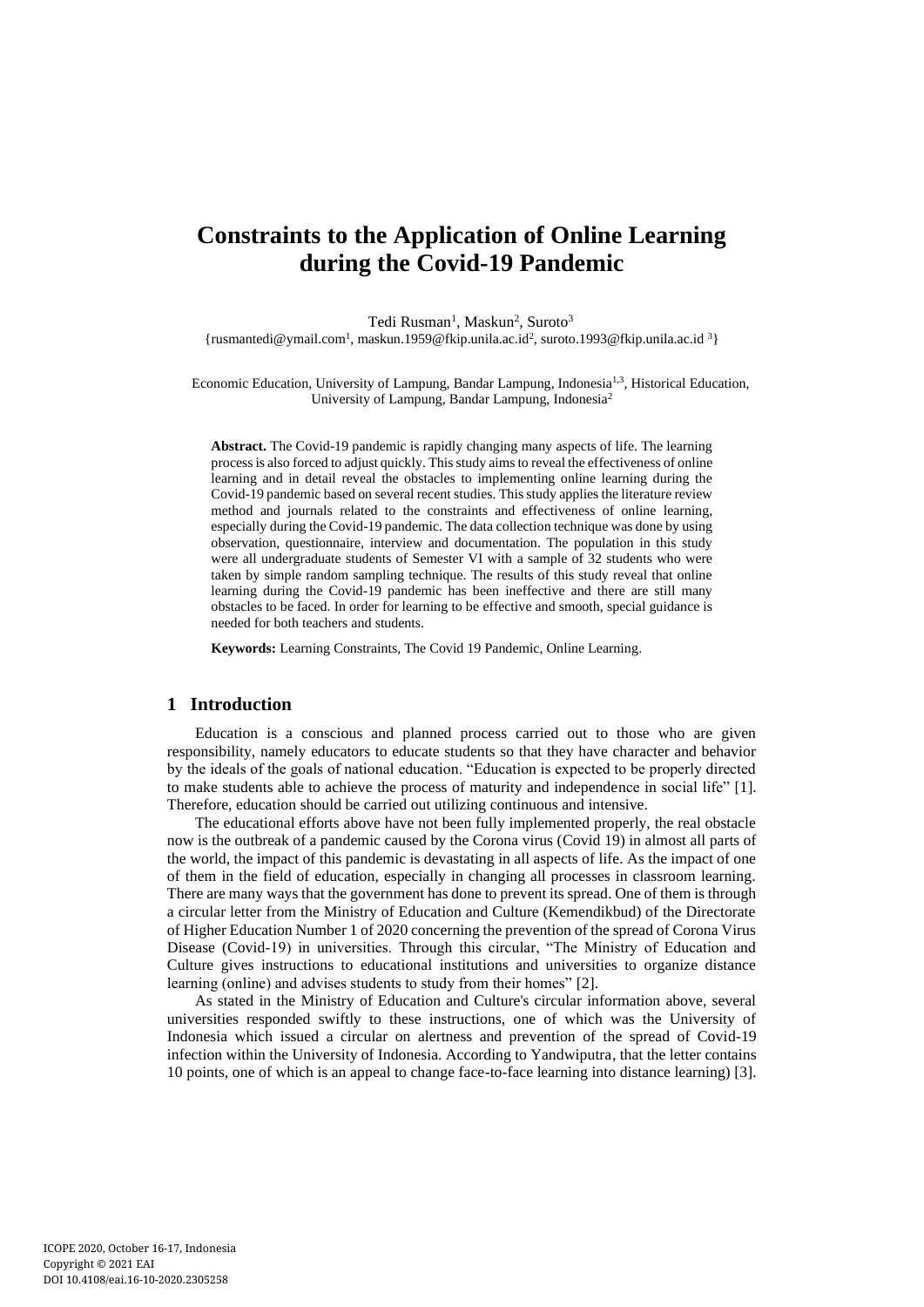As reported by Indonesia, that there are at least 65 universities in Indonesia that organize lessons from home to prevent the spread of Covid-19) [4].

In an effort to prevent the spread of Covid-19, the world health agency (WHO) "…recommends temporarily stopping activities that could potentially cause crowds. For this reason, conventional learning that gathers many students in one room needs to be reviewed for its implementation" [5]. "Learning must be carried out with a scenario that can minimize physical contact between students and other students, or between students and lecturers. In line with these conditions" [6], according to Milman, "…the use of digital technology allows students and lecturers to be in different places during the learning process" [7].

One of the alternative forms of "…learning that can be carried out during the Covid-19 pandemic emergency is online learning" [8]. According to Moore et al. [9], online learning refers to "…learning conducted using an Internet network with connectivity, accessibility, flexibility, and the ability to generate various types of learning interactions" [10]. Research efforts stated by Zhang et al. show that "The use of the internet and multimedia technology is able to change the way of conveying knowledge and can be an alternative to learning carried out in traditional classrooms" [11].

The process of distance learning (online) in its implementation requires the support of electronic devices such as smart phones, computers, android tablets and laptops that can support and access information. According to Korucu & Alkan, that "The use of mobile technology has a major contribution in the world of education, including the achievement of distance learning goals" [12]. implementation of online learning can be supported by various media [13]. For example, virtual classes use Edmodo, and Google Classroom services [14],[15], and instant messaging applications such as WhatsApp [16]. "Online learning can even be done through social media such as Facebook and Instagram" [17].

However, this is because "The use of information and communication technology with online learning that is not prepared from the start has resulted in a lot of obstacles faced by both educators and students [18]. This study aims to determine what factors are the obstacles in the application of online learning during the Covid-19 pandemic at the FKIP, University of Lampung. Combined with the discovery of obstacles encountered in online learning, this research is expected to be used as a consideration for lecturers and students in the process of teaching and learning activities. Therefore, teaching and learning activities can be performed optimally.

#### **2 Method**

This research is a descriptive verification research with ex post facto research methods and surveys. This research was conducted to determine the obstacles to online learning during the Covid-19 pandemic. The population used was the 6th semester students of FKIP University of Lampung. The sample was taken in this study using simple random sampling technique with a total sample of 32 students.

The data collection techniques used by researchers are observation, recording, interview and questionnaire survey techniques. 1) Observation, this technique is carried out to observe the conditions in the field when conducting preliminary research, namely to observe the learning process, see the facilities and observe the lecture environment. 2) Documentation is used to collect data that is already available in document records. In social research, the function of data derived from documentation is mostly used as supporting and complementary data for primary data obtained through observation and interviews 3) Interviews are used to obtain data in the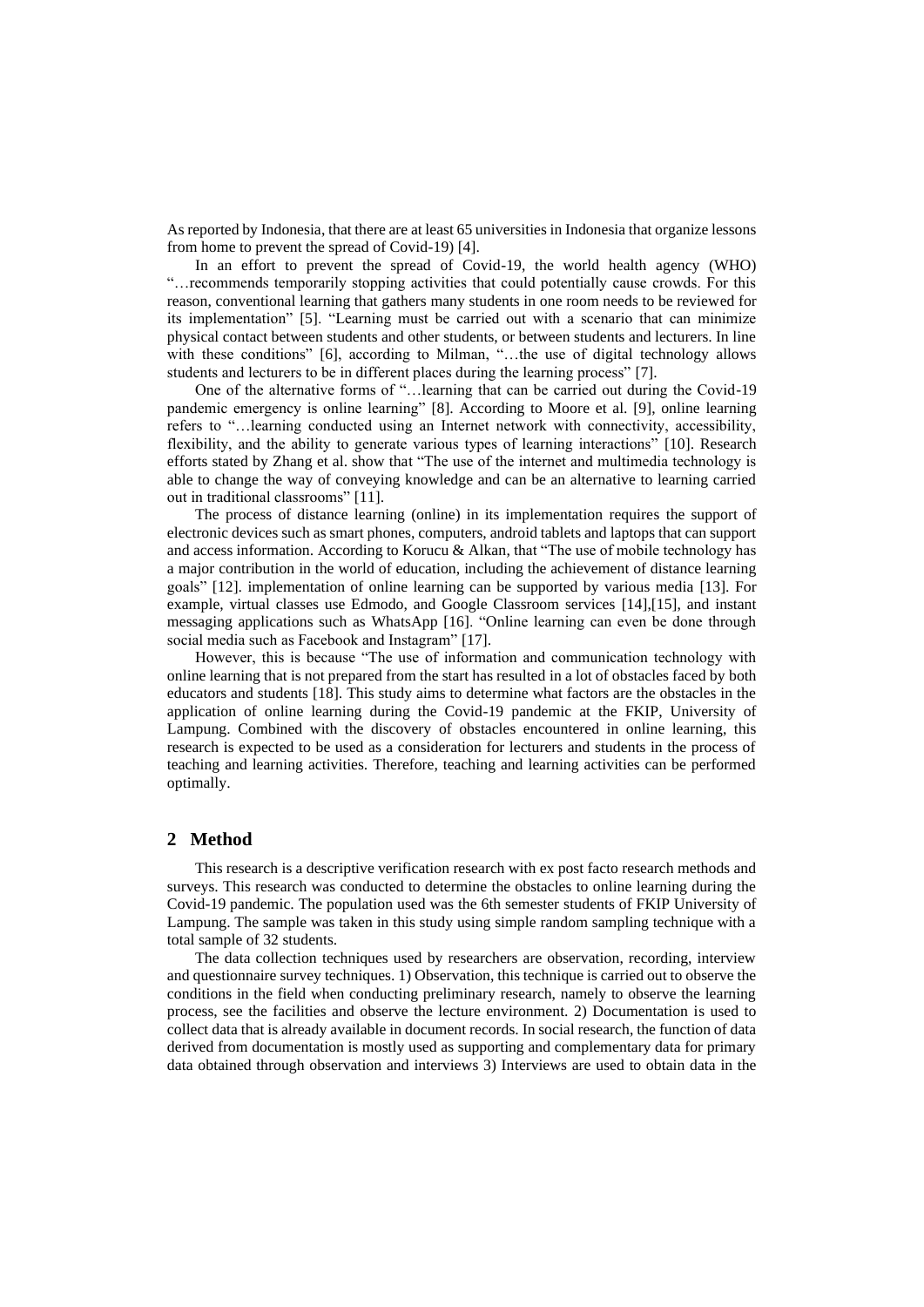form of data in preliminary studies to find problems that must be researched, to determine student needs and to find out the problem in depth, and 4) The questionnaire in this study was conducted by giving questions or written statements to the research sample to obtain information about student needs for the learning characteristics needed in learning.

## **3 Results and Discussion**

This research was conducted to obtain data as the research objectives, namely 1). Knowing the obstacles to implementing online learning during the Covid-19 pandemic, and 2) Knowing the effectiveness of online learning during the Covid-19 pandemic. In line with these objectives, the researchers distributed questionnaires. Based on the results of distributing questionnaires to 32 respondents, the percentage of data for each question item was obtained as follows.

| Variable          |                       |                                                                 | <b>Percentage of Respondents</b> |                 |       |                          |
|-------------------|-----------------------|-----------------------------------------------------------------|----------------------------------|-----------------|-------|--------------------------|
|                   |                       | <b>Statement</b>                                                | <b>Totally</b><br>disagree       | <b>Disagree</b> | Agree | <b>Strongly</b><br>Agree |
| Learning<br>Input | Lecture<br>Materials  | The material is in accordance with<br>the learning objectives   |                                  |                 | 46.9% | 46.9%                    |
|                   |                       | The material is equipped with<br>media and supporting materials |                                  | 12.5%           | 59.4% | 28.1%                    |
|                   |                       | The material is in accordance with<br>the development           |                                  | 12.5%           | 56.3% | 31.3%                    |
|                   | Lecture<br>Facilities | Learning tools and media are.<br>available in full              | 6.3%                             | 25%             | 43.3% | 25%                      |
|                   |                       | Class management                                                |                                  | 21.9%           | 62.5% | 15.6%                    |
|                   | Lecturer              | Lecturers have qualifications in the<br>material being taught   | 3.1%                             | 3.1%            | 34.4% | 59.4%                    |
|                   | Curriculum            | Complete lecture tools                                          |                                  | 18.8%           | 62.5% | 18.8%                    |

**Table 1.** Results of the Distribution of Input Variable Questionnaires in Online Learning.

Based on the data from the table above, it can be seen that the percentage distribution of learning input for aspects of learning material is in a good category, which makes the obstacles in learning input are media, teaching materials, aids, lecturer qualifications, and learning devices.

**Table 2.** Results of the Distribution of Process variable Questionnaires in Online Learning.

| Variable | <b>Statement</b> | <b>Percentage of Respondents</b> |
|----------|------------------|----------------------------------|
|----------|------------------|----------------------------------|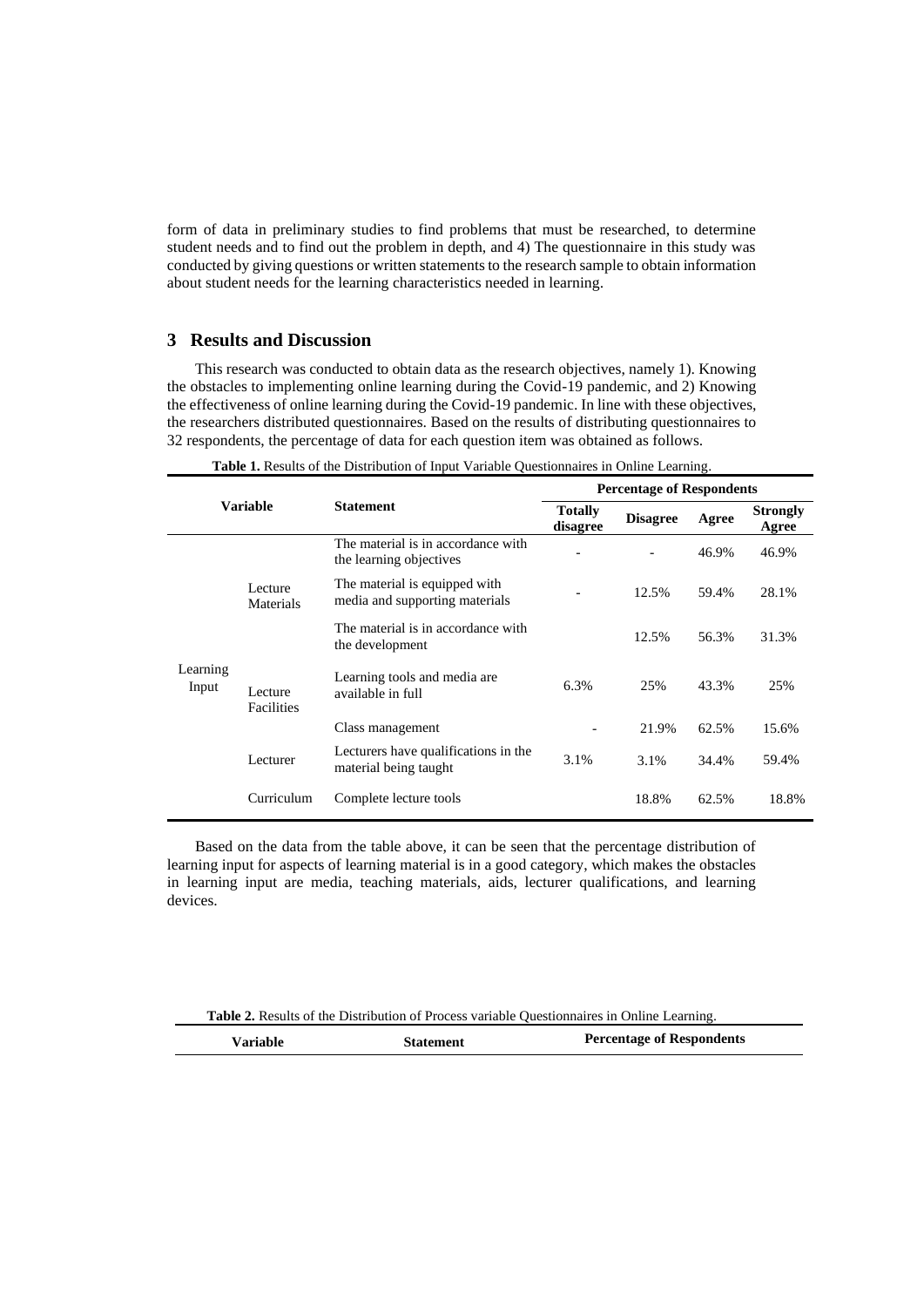|                |                           |                                                                              | <b>Totally</b><br>disagree | <b>Disagree</b> | Agree | <b>Strongly</b><br>Agree |
|----------------|---------------------------|------------------------------------------------------------------------------|----------------------------|-----------------|-------|--------------------------|
| <b>Process</b> | Lecture<br>Strategy       | The learning process is in<br>accordance with student<br>development         |                            | 25%             | 71.9% | 12.5%                    |
|                |                           | The lecture process is in<br>accordance with the model /<br>method presented |                            | 25%             | 53.1% | 21.9%                    |
|                | Learning<br>Media         | The media provided is in<br>accordance with the learning<br>objectives       |                            | 15.6%           | 75%   | 9.4%                     |
|                |                           | Learning media in accordance<br>with student development                     |                            | 12.5%           | 68.8% | 18.8%                    |
|                | How to teach<br>lecturers | Lecturers can guide the class<br>well                                        |                            | 6.3%            | 56.3% | 37.5%                    |
|                |                           | Lecturers master the material<br>well                                        |                            | 3.1%            | 50%   | 46.5%                    |
|                |                           | Lecturers always provide<br>motivation when learning<br>online               |                            | 12.5%           | 62.5% | 25%                      |

Based on the table data above, it can be seen that the percentage distribution of the learning process in its implementation is in the moderate category, which makes the obstacles in the learning process are methods, media suitability, guidance, mastery of material, and giving motivation.

|                        |              | <b>Percentage of Respondents</b>                                                          |                            |                 |       |                          |
|------------------------|--------------|-------------------------------------------------------------------------------------------|----------------------------|-----------------|-------|--------------------------|
| <b>Variable</b>        |              | <b>Statement</b>                                                                          | <b>Totally</b><br>disagree | <b>Disagree</b> | Agree | <b>Strongly</b><br>Agree |
|                        | Theory       | Final exam questions or<br>assignments in<br>accordance with the<br>material being taught |                            | 6.3%            | 53.1% | 40.6%                    |
| Learning               |              | The online questions<br>provided can foster<br>students' thinking.                        |                            | 12.5%           | 68.8% | 18.8%                    |
| outcome<br>test output | Construction | The question sentences<br>did not confuse students                                        |                            | 21.5%           | 56.3% | 21.9%                    |
|                        |              | Pictures and graphics<br>provided can be read<br>clearly                                  |                            | 15.6%           | 53.1% | 31.1%                    |
|                        | Language     | The language used in<br>online questions is in<br>accordance with the rules               |                            | 3.1%            | 71.9% | 25%                      |

**Table 3.** Results of the Distribution of Output variable Questionnaires in Online Learning.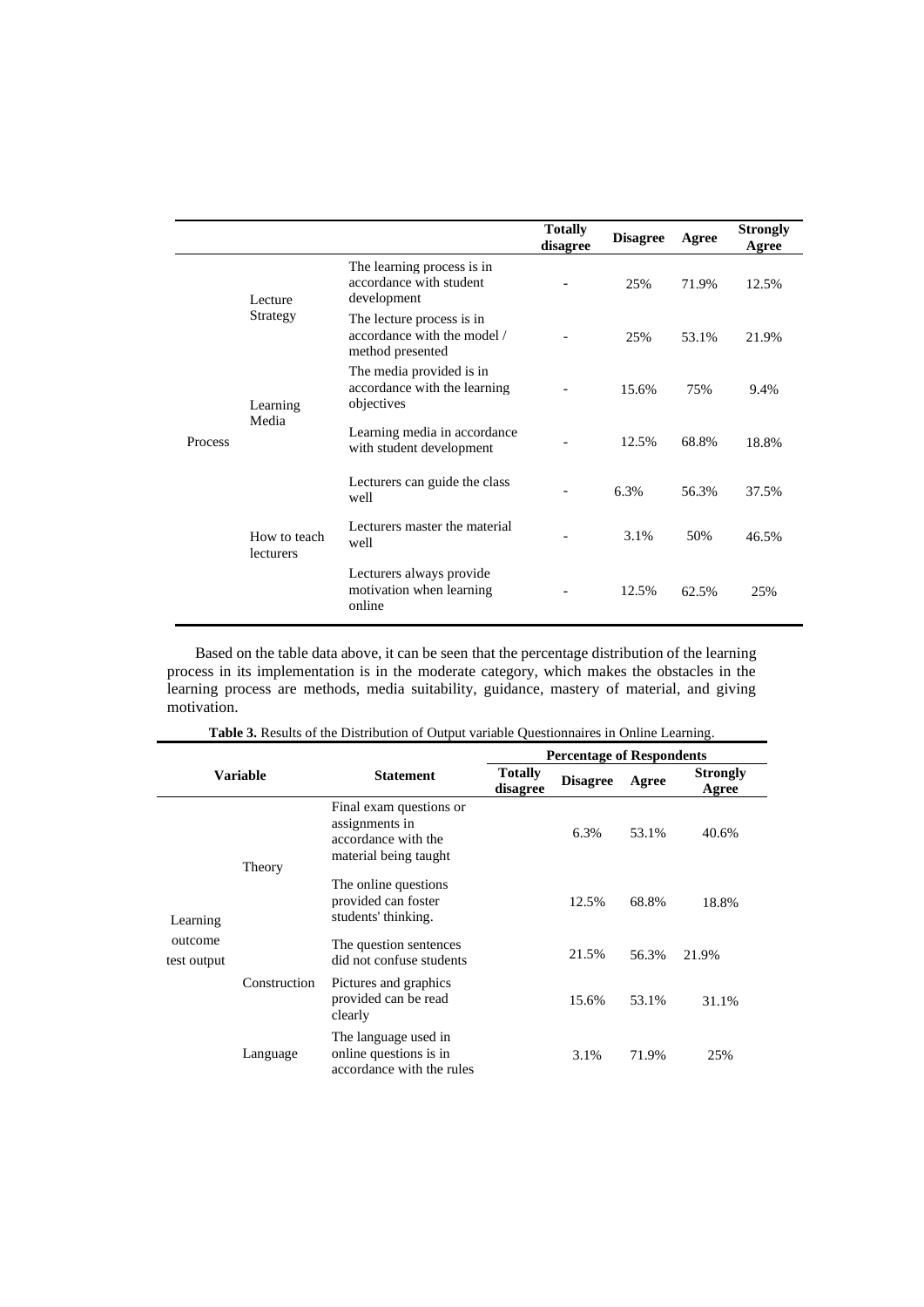| of Improved Spelling<br>(EYD).                                       |      |       |       |
|----------------------------------------------------------------------|------|-------|-------|
| The language used in<br>online questions can be<br>understood easily | 9.4% | 56.3% | 34.4% |

Based on the data from the table above, it can be seen that the percentage distribution of learning output in its implementation is in a good category, which makes the obstacles in the output of learning outcomes are the suitability of the questions, the clarity of the questions, and the language used. These factors ultimately result in less optimal learning quality.

## **4 Discussion**

In the current era of globalization and information, "The use of technology in learning has become a necessity and demand" [19]. however, its implementation is not an easy thing. When using media, we must pay attention to several techniques to make the best use of the media used and not deviate from the goal of learning media [20].

Learning can take place more dynamically than if it is only learning to use computers. "People can study anywhere, anytime and under any situation" [21]. Lectures can not only be done through face-to-face processes between lecturers and students. Now, students can still study even though they are far from the lecturer. In line with this, Trianto states that "Learning is a conscious effort from a teacher to teach students (directing student interaction with other learning sources) in order to achieve the goal" [22].

The constraints that have been described in the research results are learning inputs in the form of: media, teaching materials, aids, lecturer qualifications, and learning devices. In the learning process in the form of: methods, media suitability, guidance, mastery of the material, and giving motivation and the output of learning outcomes in the form of: suitability of questions, clarity of questions, and the language used. These factors ultimately result in less optimal learning quality. These various obstacles occur because of forced transitions or changes in lectures, educators should not be ready to prepare to change teaching online based on technology compared to conventional lectures. As stated by Sadiman, that in terms of procurement readiness, media are grouped into two types, namely ready-to-use media because it is a trading commodity on the broad market in a ready-to-use state (media by utilization) and a design media that needs to be designed and specially prepared for specific learning purposes and objectives [23].

These constraints are also caused by differences in age and proficiency in using technology between students and lecturers. Students today can be said to be digital natives. According to Virginia, the generation called digital natives is a generation that grows when technology develops [24]. In contrast to digital immigrants, digital natives are very fluent in the use of new media [24], this is because new media give rise to technological divide. This condition is a kind of gap between those who are sophisticated in terms of technology and those who are not sophisticated in terms of technology [25].

Another fact about the habit of digital natives is their interaction patterns. Palfrey & Gasser state that the habit of digital natives includes: 1) This generation is different. They learn, work, write and interact with others in a different way. 2) Prefer reading blogs than newspapers. 3) Prefer to meet other people online. 4) Go to the library less often. 5) They prefer to send instant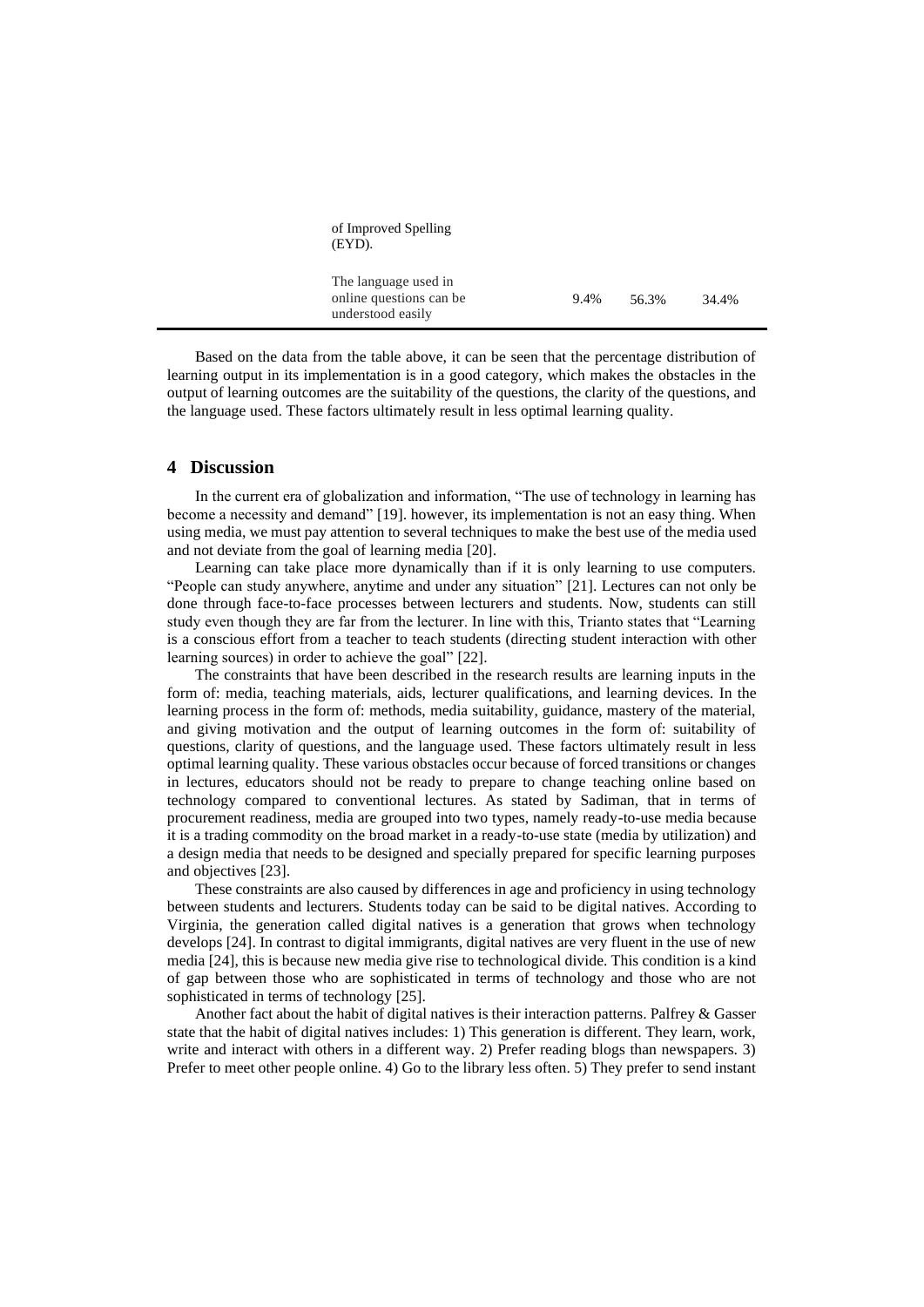messages (IM) rather than pick up the phone. 6) They adopt and play with pets online instead of playing with real pets. And 7) The majority of aspects of their life are mediated by digital technology [26]. So it can be seen that in the online learning process, educators can always adjust to their skills or skills in using technology.

### **5 Conclusion**

The use of technology in learning is an irresistible necessity, online learning will always be carried out if the Covid 19 pandemic has not ended. As educators, they also have the same obligation in managing the class with an online learning system, always adapting to the existing dynamic developments. It is hoped that the findings of various obstacles in this study will be valuable input for educators in conducting online learning.

## **References**

- [1] Winahyu, R. & Djono, D. The Media Literacy in the 21st Century: The Role of Teacher in Historical Learning. *International Journal of Multicultural and Multireligious Understanding*. 2018. 5(4), 363.
- [2] Churiyah, M., Sholikhan, S., Filianti, F., & Sakdiyyah, D. A. Indonesia Education Readiness Conducting Distance Learning in Covid-19 Pandemic Situation. *International Journal of Multicultural and Multireligious Understanding*. 2020. 7(6), 491.
- [3] Yandwiputra, A. R. *Kuliah Jarak Jauh karena Virus Corona*. UI: Bukan Lockdown. 2020. https://metro.tempo.co/read/1319537/kuliah-jarak-jauh-karena-virus-corona-ui-bukanlockdown/full&view=ok
- [4] Indonesia, C. *65 Kampus Kuliah dari Rumah, Sultan Yogya Ragukan Efektivitas*. 2020. https://www.cnnindonesia.com/nasional/20200316110707-20-483756/65-kampus-kuliah-darirumah-sultan-yogya-ragukan-efektivitas.
- [5] Pragholapati, A. Covid-19 Impact on Students. 2020. 1–6.
- [6] Surani, D. & Hamidah, H. Students Perceptions in Online Class Learning During the Covid-19 Pandemic. *International Journal on Advanced Science, Education, and Religion*. 2020. 3(3), 83–95.
- [7] Milman, N. B. Distance Education. In International Encyclopedia of the Social & Behavioral Sciences: Second Edition. In James D. Wright (Ed.), *International Encyclopedia of the Social & Behavioral Sciences* (Second Edition). Elsevier. 2015.
- [8] Murphy, M. P. A. COVID-19 and emergency eLearning: Consequences of the securitization of higher education for post-pandemic pedagogy. *Contemporary Security Policy*. 2020. 41(3), 492–505.
- [9] Moore, J. L., Dickson-Deane, C., & Galyen, K. E-Learning, online learning, and distance learning environments: Are they the same? *Internet and Higher Education*. 2011. 14 (2), 129–135.
- [10] Huang, R. *The Chinese Experience in Maintaining Undisrupted Learning in COVID-19 Outbreak*. Handbook on Facilitating Flexible Learning During Educational Disruption. 2020. 46.
- [11] Zhang, D., Zhao, J. L., Zhou, L., & Nunamaker, J. F. Can e-learning replace classroom learning? *Communications of the ACM*. 2004. 47(5), 75–79.
- [12] Korucu, A. T., & Alkan, A. Differences between m-learning (mobile learning) and e-learning, basic terminology and usage of m-learning in education. *Procedia - Social and Behavioral Sciences*. 2011. 15, 1925–1930.
- [13] Nadeak, B. The effectiveness of distance learning using social media during the pandemic period of covid-19: A case in universitas kristen indonesia. *International Journal of Advanced Science and Technology*. 2020. 29(7), 1764–1772.
- [14] Enriquez, M. A. S. Students' Perceptions on the Effectiveness of the Use of Edmodo as a Supplementary Tool for Learning. *DLSU Research Congress*. 2014. 6–11.
- [15] Iftakhar, S. Google Classroom: What Works and How? *Journal of Education and Social Sciences*. 2016. 3, 1–17.